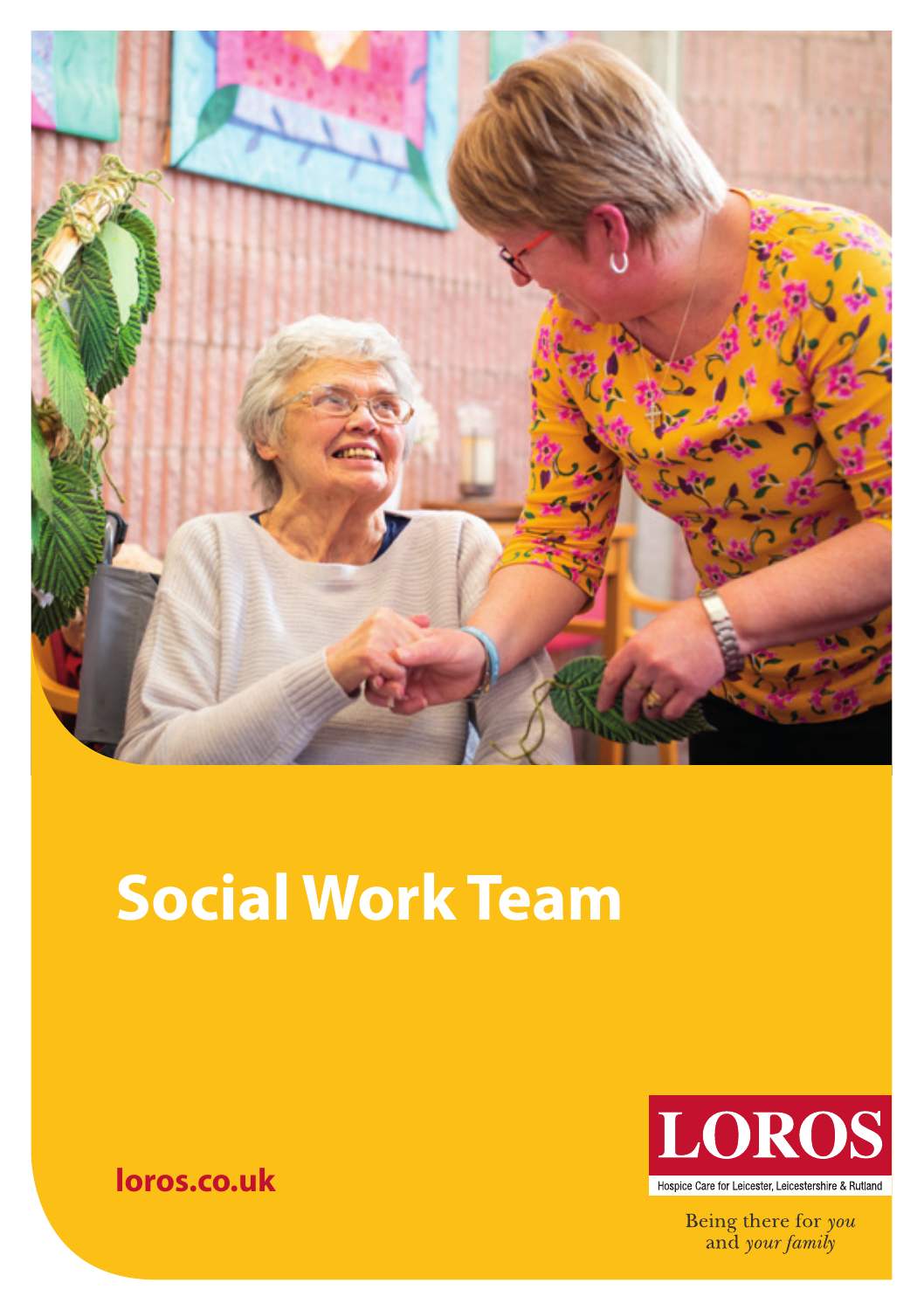## **Information for patients, carers and families**

#### **Who are we?**

We are registered social workers employed by LOROS, based at the Hospice to provide support and advice to patients, families and carers.

#### **Who can we help?**

We are here to listen to you and to provide advice and emotional support to patients, families and their carers.

When someone becomes seriously ill, all those involved with the person can be affected. We understand that illness and grief can cause changes to all aspects of peoples' lives and adjusting to their current situation can be very difficult.

It may help to talk about the changes and feelings you are experiencing with someone outside your family or friends.

#### **How we can help you and your family?**

• We can discuss your worries about someone caring for you or someone in the family or about a young carer (under 18).

- We can advise or direct you to what help there may be available locally or nationally.
- We may be able to liaise with other organisations on your behalf or provide you with information for example future care planning, signposting to seek financial or debt advice for those with money worries.
- We can provide some support around benefits advice and if you require more specialist support around benefits, we can refer you to the appropriate services.
- We can discuss your worries about someone caring for you or someone in the family or about a young carer (under 18).
- We can listen to your experience of being a carer.
- We can provide guidance with finding local clubs or services to help alleviate social isolation.
- Advice to claim for a Blue Badge disability parking permit (if you meet your Local Authority criteria).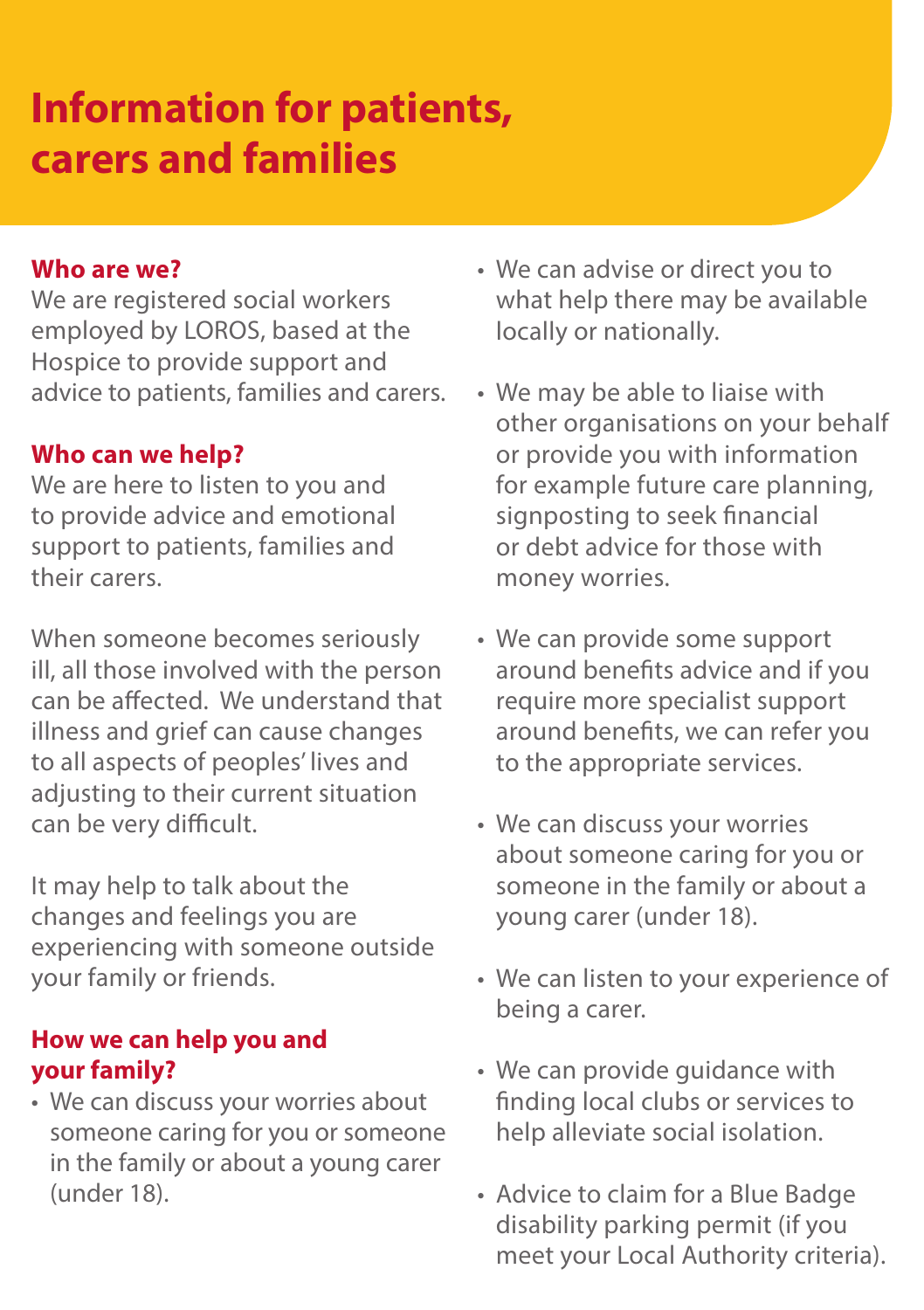#### **How to contact us**

Ring us on (0116) 231 8410/8443 or speak to a member of staff

#### **Do you care for someone?**

A carer is a person who provides care and/or support to someone such as a partner, relative, friend or neighbour who needs help to undertake daily tasks. This could be practical or personal support regardless of whether they are paid or not.

You do not have to care full time and you do not have to live with the person to be regarded as their carer.

Carers provide a very valuable service and the role of carer can be complicated, juggling many tasks.

You may have a job and still be a carer. You may also be a carer for more than one person for example, a child and an older person.

There are approximately six million carers (1 in 8 adults) in the UK with over one million carers caring for more than one person.





#### **How we can help to support carers?**

- By listening, giving support, advice or information.
- Carers are eligible for a Carers Assessment from their Local Authority Adult Social Care Department to identify any support available.
- Please tell your GP that you are a carer so they support you better, as evidence shows that carers can suffer poorer health and well being through their caring role due to carer stress.